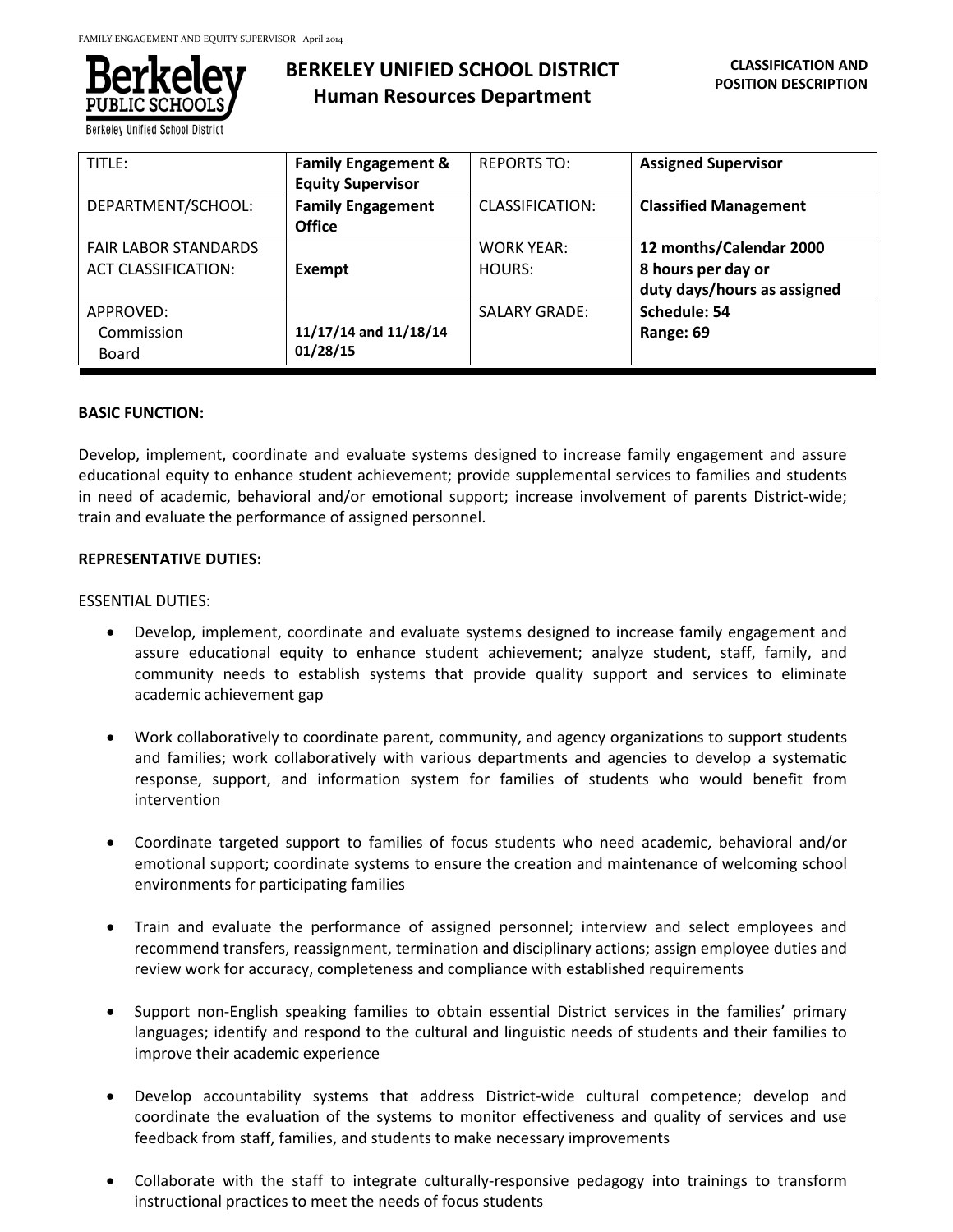- Provide training on educational and service-oriented strategies to staff, students, and families to support cultural and linguistic differences and to create environments where diversity is celebrated
- Conduct audits of culturally-responsive systems implementation and work with other managers to improve systems to support students, families, teachers, administrators, and other employees
- Coordinate direct support to individual schools to create supportive and affirming cultural climates which provide educational opportunities for all students to achieve their full potential in ways that are culturally-appropriate and personally-affirming
- Operate standard office equipment including a computer and assigned software; drive a vehicle to various sites to conduct work
- Attend and participate in School Attendance Review Board (SARB), School Attendance Review Team (SART), equity team and other meetings as assigned
- Prepare and maintain records and reports related to assigned activities; analyze data; prepare agendas for meetings; prepare parent contact sheets

## OTHER DUTIES:

Perform related duties as assigned

## **KNOWLEDGE AND ABILITIES:**

### KNOWLEDGE OF:

Federal, state, local, and District laws, regulations, policies and practices related to assigned activities Principles, strategies, and practices of adult learning theories, group-process facilitation, conflict resolution, and public outreach

Methods to interpret apply and explain rules, regulations, policies, and procedures

Data analysis and presentation techniques

Principles and practices of supervision and training

Public speaking techniques

Technical aspects of field of specialty

Operation of a computer and assigned software

Oral and written communication skills

Interpersonal skills including tact, patience and courtesy

## ABILITY TO:

Coordinate activities with multiple and diverse stakeholders and facilitate productive partnerships and networks

Train and evaluate the performance of assigned staff

Develop, manage, and evaluate complex operations

Utilize data management systems to access a variety of records such as state/local assessments, discipline, and attendance as a basis for data-based decision-making

Analyze difficult and complex issues identifying logical solutions and appropriate course of action based on objective data

Organize and coordinate District-wide events

Work independently with little direction

Prioritize and complete multiple and competing tasks in a timely manner

Be a positive change agent and an effective leader with diverse groups across race, ethnicity, religion, gender, class, and sexuality